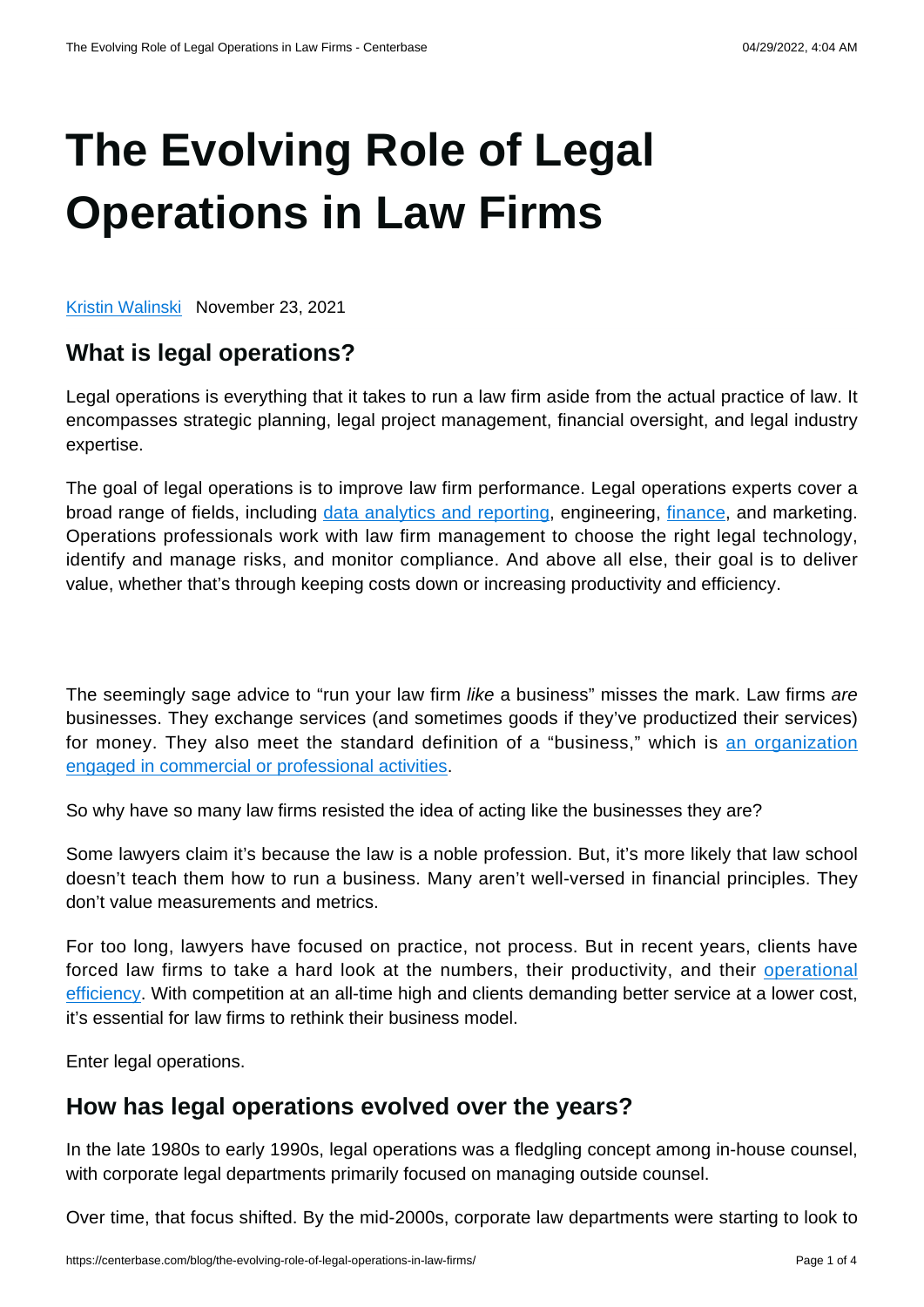legal operations for strategic insights into their outside counsel spend and risk profile.

In the last 20 years, the role of legal operations has become much more prominent, helping organizations manage complex legal issues and retaining the services of legal service providers to drive efficiency and lower costs. These issues continue to be focal points today, along with one more: establishing a culture of continuous improvement.

Today's clients continue to place pressure on law firms to deliver competitive pricing and better service. In response, firms are striving to maximize their resources so they can do more with less. Now, law firms have adopted much of this mindset, looking for ways to reduce costs, automate processes, and drive greater efficiencies.

### **What are the key functions of a legal operations role or team?**

The Corporate Legal Operations Consortium (CLOC) has identified [12 key legal operations](https://cloc.org/what-is-legal-operations/) [functions.](https://cloc.org/what-is-legal-operations/) Though CLOC envisioned these practices would be implemented by in-house legal teams, most apply to legal operations roles in law firms today.

Here is a list of the typical functions:

- 1. **Business intelligence**: Using data to make better decisions, including using [data analytics](https://centerbase.com/blog/3-trends-currently-shaping-legal-operations/) to identify opportunities to optimize firm processes and workflows and to focus the practice on understanding clients' needs.
- 2. **Financial management**: Developing budgets and forecasts to improve predictability and encourage the responsible usage of resources.
- 3. **Vendor management**: Choosing and onboarding the right service providers, negotiating fair pricing models, and performing due diligence on prospective vendors.
- 4. **Information governance**: Creating policies for sharing and retaining information, managing data security, and ensuring compliance.
- 5. **Knowledge management**: Giving lawyers and staff access to accurate, up-to-date information for matters and firm business as well as capturing the knowledge of team members.
- 6. **Organization optimization and health**: Creating a firm culture based on clear values, building a [pipeline of leadership talent](https://centerbase.com/blog/why-your-law-firm-needs-a-succession-plan-and-how-legal-tech-can-help/), and strengthening teams by creating a hiring strategy designed to recruit a mix of skills and perspectives.
- 7. **Practice operations**: Assigning work strategically so everyone is using their skills and working at the top of their capabilities.
- 8. **Program/project management**: Enabling the firm to lead firmwide initiatives, such as setting new policies or directing projects and programs, and managing change without distracting from the firm's core work.
- 9. **Service delivery models**: Creating a sourcing model that matches the right work to the right resource.
- 10. **Strategic planning**: Prioritizing projects that align with market trends, client needs, and competitive forces.
- 11. **Technology**: Transforming manual or repetitive processes with automation, finding new ways to solve problems, and integrating tools to improve client work and firm oversight.
- 12. **Training and development**: Equipping employees for success with effective onboarding and engaging employees with continuing development opportunities.

All of these functions may be combined within a department, or they may be carried out separately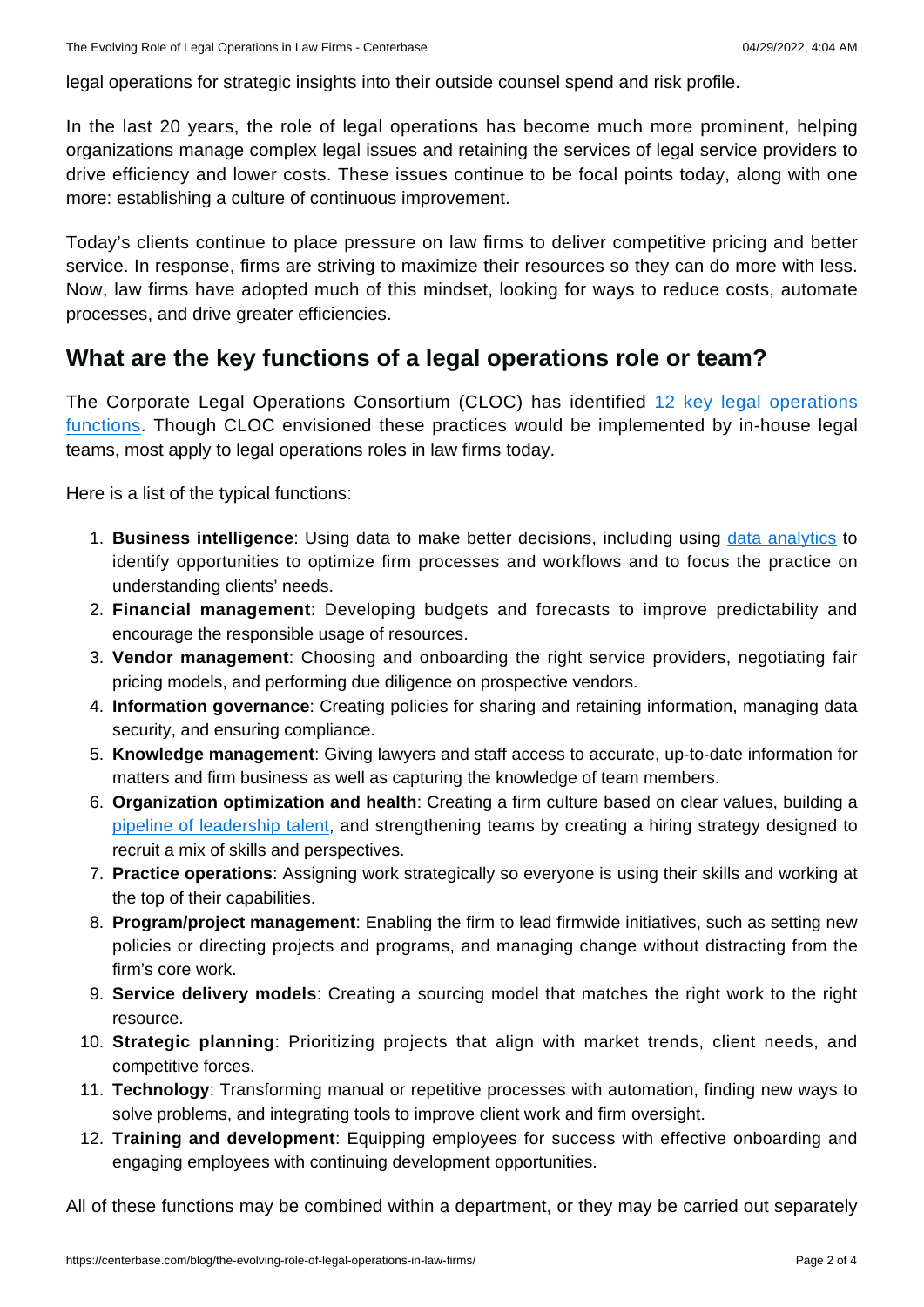under the oversight of a [legal operations manager](https://centerbase.com/blog/what-is-a-legal-operations-manager/).

#### **What challenges do legal ops professionals face? How can these be solved?**

The biggest challenge that legal operations professionals face is change management. The law is a system based on precedent and law firms are no exception. Lawyers are generally change-averse and prefer to maintain the status quo. It's hard to convince lawyers that they need to do something differently, especially if what they've always done seems to still be working.

Other challenges include budgeting and resource allocation. Law firm leaders are often reluctant to add budget items or headcount to new initiatives, especially if they're still skeptical about the value that a legal operations team can provide.

Tackling these challenges will require you to establish a business case for a legal operations role or team. If you can quantify the payoff in terms of time saved ([automating manual processes with](https://centerbase.com/blog/from-hesitancy-to-acceptance-how-to-encourage-seasoned-law-firm-members-to-embrace-new-technologies/) [technology](https://centerbase.com/blog/from-hesitancy-to-acceptance-how-to-encourage-seasoned-law-firm-members-to-embrace-new-technologies/)), dollars saved (optimizing vendor pricing), and client satisfaction (knowledge sharing and more efficient staffing), you'll be more likely to convince firm leaders that legal operations is worth the investment.

Recruiting a strong leader with a finance background, technological acumen, and legal experience, whether as a practicing attorney or as a leader in another firm, can lend the department credibility. And, of course, getting quick wins on small projects early can prove value and increase the likelihood of buy-in on more ambitious projects.

### **How does legal operations increase efficiency?**

Legal operations helps law firms drive efficiency across the board.

Between timekeeping, billing, and accounting, law firms have a lot to manage financially. That's not even including client demands for lower rates and alternative fee arrangements! Legal operations can help firms build financial models that help choose optimal fee arrangements that please clients while yielding a profit. They can also compare firm vendors and help structure competitively priced deals.

In other words, legal operations helps law firms create more value.

On the operational front, legal operations rescues overworked staff from a variety of tasks, including contract management, knowledge management, and data governance. Legal operations professionals can help firms choose the right solutions to capture and track information to ensure nothing falls through the cracks, empowering lawyers and other staff to do more with less.

Law firms are known for being reactive. But, legal operations allows firms to adopt a more proactive approach. For example, legal operations can use [data analytics and reporting](https://centerbase.com/resources/legal-analytics-and-reporting-guide/) to predict the right course, set reasonable goals and metrics, and develop a long-term strategic plan to improve the firm's market position.

## **Can legal operations software be used to improve performance?**

Law firms often invest in solutions serially, looking to solve one problem at a time, but with legal